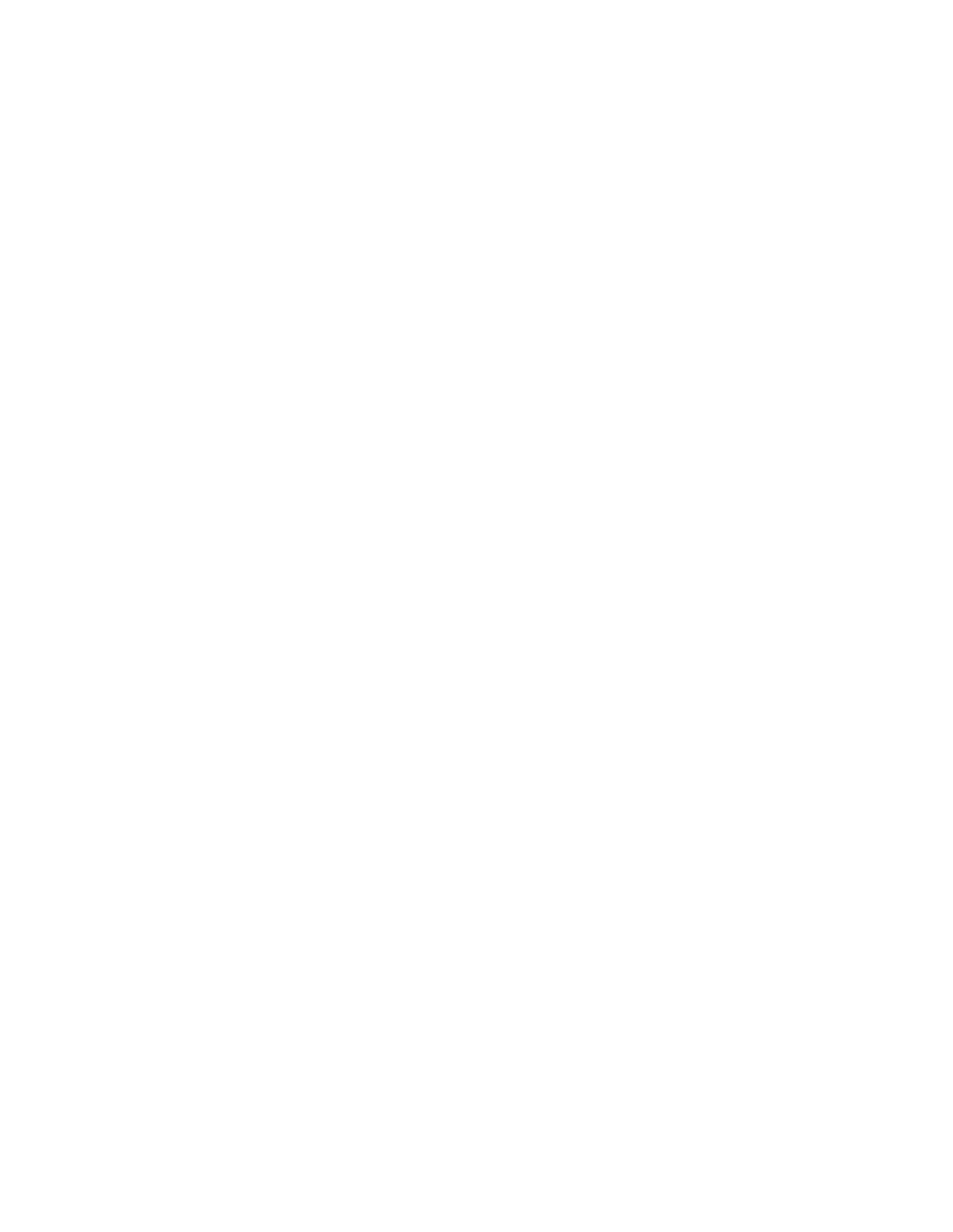#### **Rapid Synthesis: Identifying Indicators and Rates of Poverty Among Older Adults**

**10-day response**

28 February 2018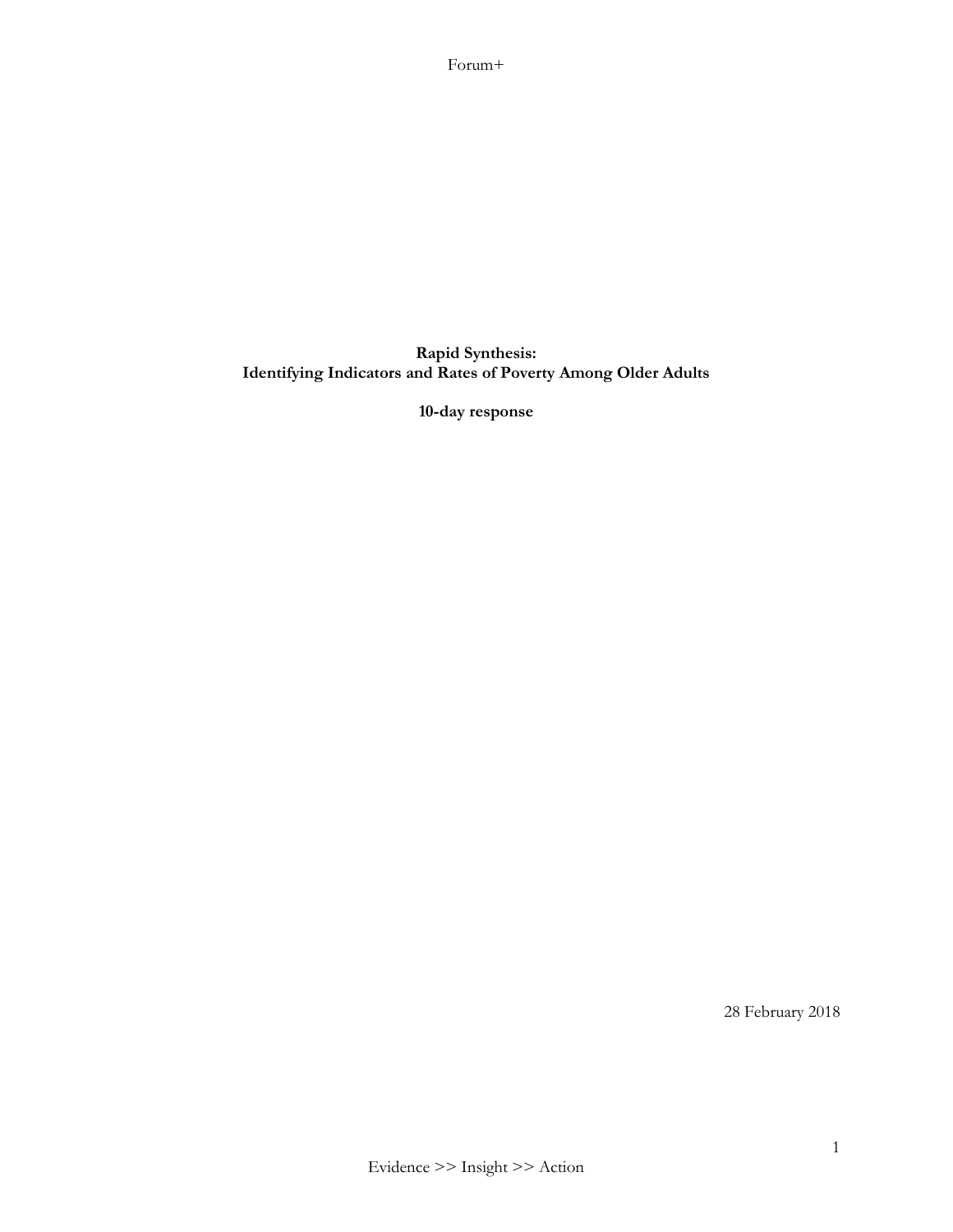The goal of Forum+ is to generate action on the pressing social-system issues of our time, based on the best available research evidence and systematically elicited citizen values and stakeholder insights. We aim to strengthen social systems – locally, nationally and internationally – and get the right programs, services and products to the people who need them. By social systems we mean the following government sectors and program areas: citizenship, children and youth services, community and social services, consumer protection, culture and gender, economic development and growth, education, employment, financial protection, food safety and security, government services, housing, infrastructure, public safety and justice, recreation, and transportation. With Forum+, we are building on McMaster's expertise in advancing human and societal health and well-being.

#### Authors

Kerry Waddell, M.Sc, Co-Lead Evidence Synthesis, McMaster Health Forum

Puru Panchal, Forum Fellow, B.H.Sc. student, McMaster University

Michael G. Wilson, PhD, Assistant Director, Forum+, and Assistant Professor, McMaster University

#### Timeline

Rapid syntheses can be requested in a three-, 10-or 30-business-day timeframe. This synthesis was prepared over a 10-business-day timeframe. An overview of what can be provided and what cannot be provided in each of the different timelines is provided on the Forum's Rapid Response program webpage (www.mcmasterforum.org/find-evidence/rapid-response).

#### Funding

The rapid-response program through which this synthesis was prepared is funded by the British Columbia Ministry of Health. Forum+ receives both financial and in-kind support from McMaster University. The views expressed in the rapid synthesis are the views of the authors and should not be taken to represent the views of the British Columbia Ministry of Health.

#### Conflict of interest

The authors declare that they have no professional or commercial interests relevant to the rapid synthesis. The funder played no role in the identification, selection, assessment, synthesis or presentation of the research evidence profiled in the rapid synthesis.

#### Merit review

The rapid synthesis was reviewed by a small number of policymakers, stakeholders and researchers in order to ensure its scientific rigour and system relevance.

#### Acknowledgments

The authors wish to thank Andrew Costa and Michel Grignon for their insightful comments and suggestions.

#### **C**itation

Waddell K, Panchal P, Wilson MG. Rapid synthesis: Identifying indicators and rates of poverty among older adults. Hamilton, Canada: McMaster Health Forum | Forum+, 28 February 2018.

#### Product registration numbers

ISSN 2292-7999 (online)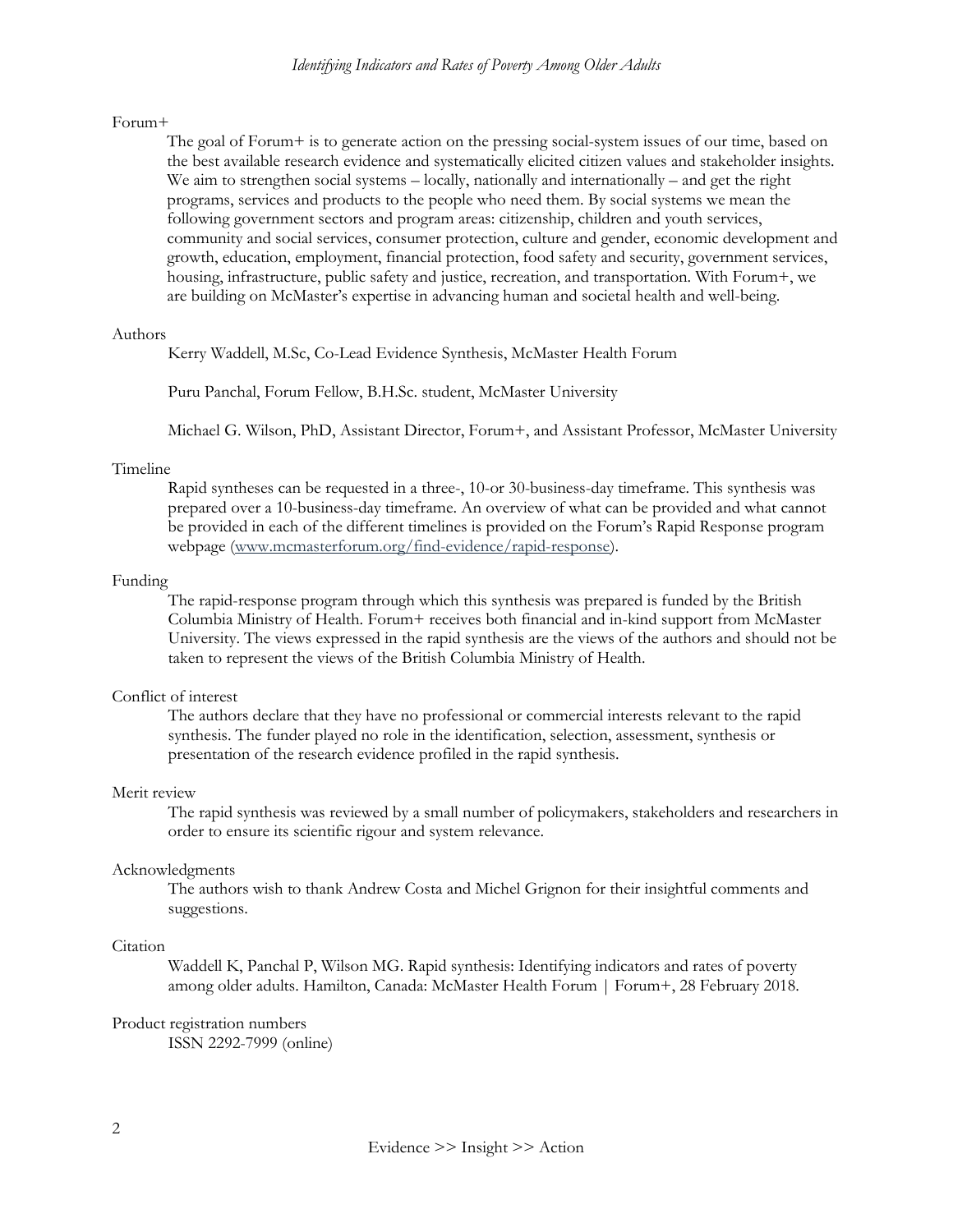## **KEY MESSAGES**

#### **Questions**

- What indicators, apart from income, have been used to measure poverty among older adults?
- What is the poverty rate among older adults in Canadian provinces and territories and in Organisation for Cooperation and Development (OECD) countries?

#### **Why the issue is important**

- At any age, living in poverty and economic insecurity affects all aspects of an individual's well-being, but there is a unique burden for seniors given that it is often combined with challenges associated with aging, such as multimorbidity, reduced mobility and independence, and loss of community and social supports.
- Recent data indicate a growth in the number of seniors who fall under the low-income measure, with an increase from 12% of Canadians over the age of 65 being considered low income in 2005 to 14.3% in 2015 despite the national rates of poverty remaining relatively stable during the same time period.
- However, who gets classified as being in poverty is dependent on the indicators and measurements chosen, and these choices have implications for who qualifies for government programs and subsidies, as well as for informing the allocation of government resources and programs designed to alleviate poverty.
- While income is a good proxy to assess an individual's living standard (and is a necessary component of most composite measures of poverty), when it is used as the sole indicator of poverty it often fails to represent the full array of available resources that an individual may have at their disposal (e.g., pensions, real estate or benefits from government programs), nor does it account for the many dimensions of wellbeing, such as being sufficiently nourished, clothed, housed, having relatively low levels of morbidity, and taking an active part in one's community.
- Given the growing rates of seniors being classified as 'poor' combined with the continued emphasis on using income as the primary indicator of poverty and economic insecurity, it is timely to take stock of other indicators, apart from income, that can be used to measure poverty among older adults.

#### **What we found**

- We identified seven single studies and two reports (one by the Canadian Centre for Policy Alternatives and one from the European Commission) that were relevant to identifying indicators, apart from income, that have been used to measure poverty among older adults.
- From four of these single studies (three recent and one older, with recent referring to studies conducted within the last five years), we identified five composite measures that have been used to define poverty among older adults in Australia (Freedom Poverty Measure) and the United States (Supplemental Poverty Measure, National Academy of Science Alternative Poverty Measure, the Elder Economic Security Standard Index and Senior Financial Stability Index).
- Each of the four studies found that including a broader range of indicators of poverty and adjusting poverty thresholds resulted in a greater proportion of individuals being classified as 'poor' or 'economically insecure.'
- We also found a number of additional indicators (clothing, education, food security, health outcomes, housing, non-labour-related income, social inclusion and other sources of wealth) that have been suggested to be used in combination to create composite measures that take into consideration the many dimensions of poverty and its wide-ranging effects on an individual's well-being.
- The poverty rate among older adults ranges from 4.1% in Alberta to 26.7% in Newfoundland and Labrador, with the average poverty rate among older adults across Canada being 14.3% and the average poverty rate for all Canadians being 14.2%.
- Internationally, Canada ranks 12th among 26 OECD countries with a national seniors' poverty rate of 10.7% and 14th for the poverty rate for the total population, with a rate of 14.7%. These rates differ from those provided by Statistics Canada in the point above as they are calculated as the ratio of the number of people whose income falls below the poverty line and the poverty line is calculated based on a different set of income-related variables.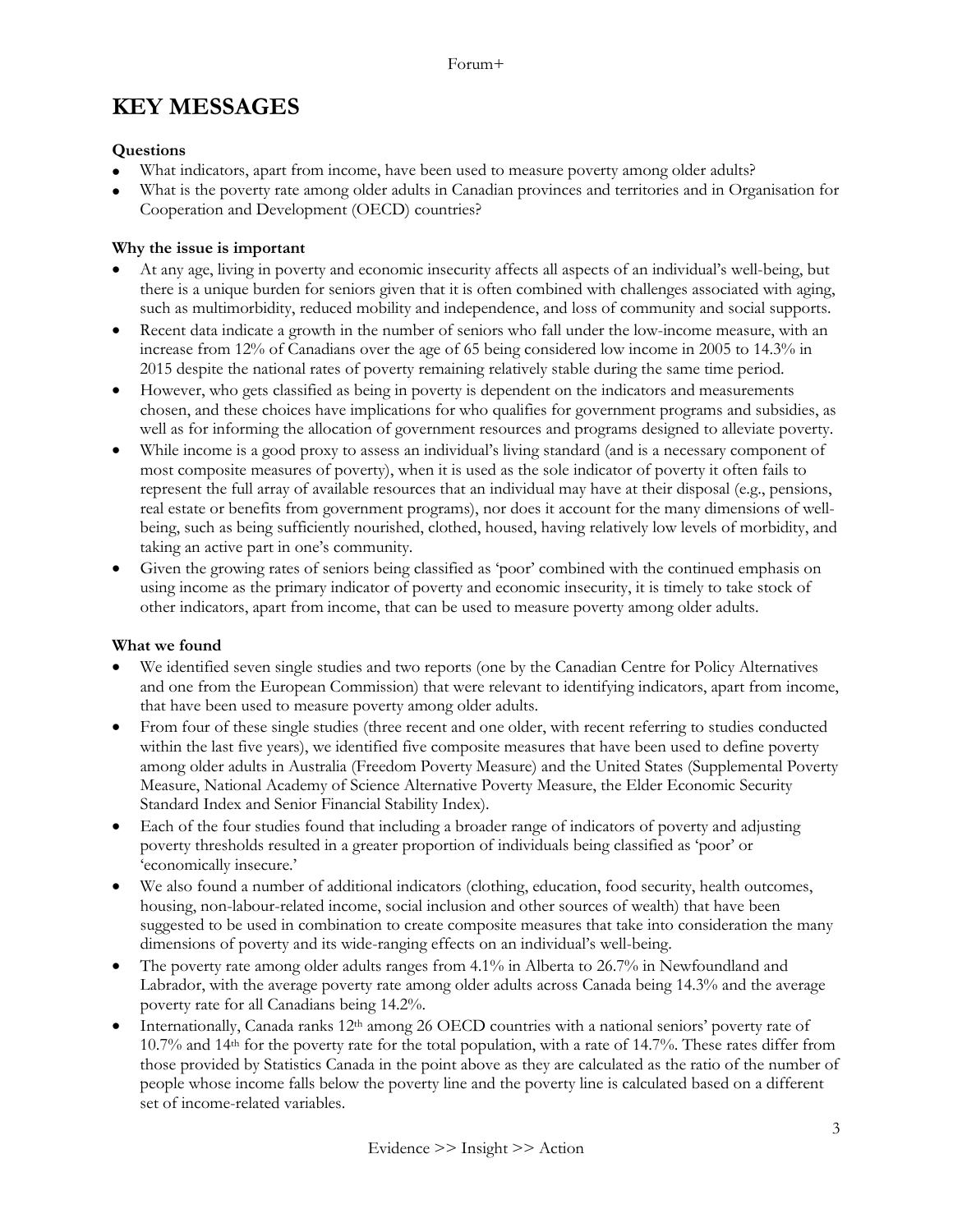#### **QUESTIONS**

- What indicators, apart from income, have been used to measure poverty among older adults?
- What is the poverty rate among older adults in Canadian provinces and territories and in select Organisation for Economic Cooperation and Development (OECD) countries?

#### **WHY THE ISSUE IS IMPORTANT**

At any age, living in poverty and economic insecurity affects all aspects of an individual's well-being, but there is a unique burden for seniors given that it is often combined with challenges associated with aging, such as multimorbidity, reduced mobility and independence, and loss of community and social supports.(1)

In the 1960s, the implementation of the Old Age Security benefit and the Guaranteed Income Supplement dramatically reduced poverty rates among older adults in Canada.(1) However, recent trends show a possible reversal and indicate a growth in the number of Canadians over the age of 65 classified as being low income,(1) with an increase from 12% of Canadians over the age of 65 being considered low-income in 2005 to 14.3% in 2015.(2) This contrasts to the national lowincome rate which has remained relatively stable over the same period of time, growing a small amount from 14.0% in 2005 to 14.2% in 2015.(2)

Poverty among Canadian seniors is not evenly distributed across this population, with some groups such as older women and seniors living alone or with non-relatives, being at greater risk of poverty than other older adults.(1) However, who gets classified as being in poverty is dependent on the indicators and measurements chosen, and these choices have

#### **Box 1: Background to the rapid synthesis**

This rapid synthesis mobilizes both global and local research evidence about a question submitted to the Forum's Rapid Response program. Whenever possible, the rapid synthesis summarizes research evidence drawn from systematic reviews of the research literature and occasionally from single research studies. A systematic review is a summary of studies addressing a clearly formulated question that uses systematic and explicit methods to identify, select and appraise research studies, and to synthesize data from the included studies. The rapid synthesis does not contain recommendations, which would have required the authors to make judgments based on their personal values and preferences.

Rapid syntheses can be requested in a three-, 10 or 30-business-day timeframe. An overview of what can be provided and what cannot be provided in each of these timelines is provided on the McMaster Health Forum's Rapid Response program webpage

(www.mcmasterforum.org/find-evidence/rapidresponse).

This rapid synthesis was prepared over a 10 business-day timeframe and involved four steps:

- 1) submission of a question from a policymaker or stakeholder (in this case, the British Columbia Ministry of Health);
- 2) identifying, selecting, appraising and synthesizing relevant research evidence about the question;
- 3) drafting the rapid synthesis in such a way as to present concisely and in accessible language the research evidence; and
- 4) finalizing the rapid synthesis based on the input of at least two merit reviewers.

implications for who qualifies for government programs and subsidies, as well as for informing the allocation of government resources and programs designed to alleviate poverty.(3)

Income is the most frequently used indicator for poverty because it is easily understood by the population and policymakers, data is easy to collect and it can be tracked and evaluated over long periods of time to determine whether efforts to alleviate poverty have been successful.(4) In Canada, poverty is typically measured in three ways, all of which rely heavily on income indicators. These measurements are:

- low-income measures, which is a relative measure of poverty set at 50% of adjusted median household income after tax;
- low-income cut-off (before or after tax), which are income thresholds below which a family will likely devote a larger share of its income (either after-tax or before-tax) on the necessities of food, shelter and clothing than the average; and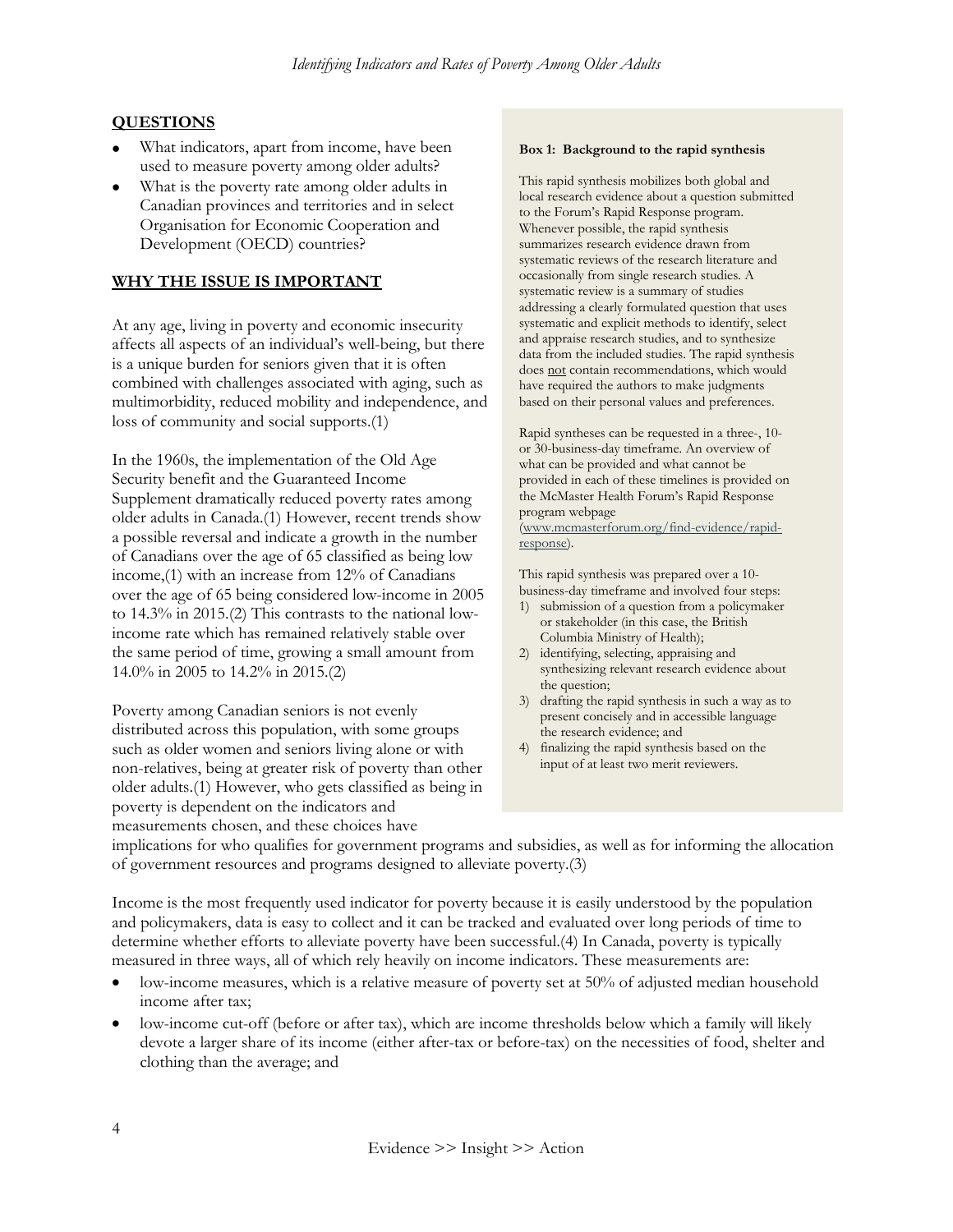market basket measure, which represents the cost of the basket compared to disposable income for each family, with the basket including a nutritious diet, clothing and footwear, shelter, transportation, and other necessary goods and services.(5)

While income is a good proxy to assess an individual's living standard (and is a necessary component of most composite measures of poverty), it has two notable flaws when used as the sole indicator. First, when used as a single indicator, income often fails to represent the full array of available resources that an individual may have at their disposal (e.g., pensions, real estate or benefits from government programs).(4) The second common critique of income as a sole indicator is that it does not sufficiently account for the many dimensions of well-being, such as being sufficiently nourished, clothed, housed, having relatively low levels of morbidity, and taking an active part in one's community.(4)

Given the growing rates of seniors being classified as 'poor' combined with the continued emphasis on using income as the primary indicator of poverty and economic insecurity, it is timely to take stock of indicators, apart from income, that can be used to measure poverty among older adults.

#### **Box 2: Identification, selection and synthesis of research evidence**

We identified research evidence (systematic reviews and primary studies) by searching Social Systems Evidence and PubMed in February 2018. In Social Systems Evidence [\(www.socialsystemsevidence.org\)](http://www.socialsystemsevidence.org)/) we used the following combination of filters: poverty reduction (under financial protection programs or services) AND older adults (under populations). In PubMed, we used the following MeSH terms: (Aged [MeSH Major Topic]) AND "poverty"[MAJR].

The results from the searches were assessed by one reviewer for inclusion. A document was included if it fit within the scope of the questions posed for the rapid synthesis.

For each systematic review we included in the synthesis, we documented the focus of the review, key findings, last year the literature was searched (as an indicator of how recently it was conducted), methodological quality using the AMSTAR quality appraisal tool (see the Appendix for more detail), and the proportion of the included studies that were conducted in Canada. For primary research, we documented the focus of the study, methods used, a description of the sample, the jurisdiction(s) studied, key features of the intervention, and key findings. We then used this extracted information to develop a synthesis of the key findings from the included reviews and primary studies.

#### **WHAT WE FOUND**

We identified nine resources including seven single studies and two reports by searching two databases, Social Systems Evidence and PubMed (see Box 2 for the search strategy), that were relevant to the questions posed for this synthesis.(1; 3; 4; 6-11) It should be noted that as a result of the short timeframe in which this synthesis was conducted, these nine resources represent only a sample of the literature on measuring poverty, and that a much broader evidence base exists on measuring poverty across all ages that may still be relevant to seniors. In addition, we undertook a jurisdictional scan of poverty rates across Canadian provinces and select OECD jurisdictions. We provide more details about each single study in Appendix 1.

#### **What indicators, apart from income, have been used to measure poverty among older adults?**

As mentioned above, we identified seven single studies and two reports (one by the Canadian Centre for Policy Alternatives and one from the European Commission) that were relevant to identifying indicators, apart from income, that have been used to measure poverty among older adults.(1; 3; 4; 6-11) From four of these single studies (three recent and one older, with recent referring to studies conducted within the last five years), we identified five composite measures that have been used to define poverty among older adults in high-income countries, with four of these used in the United States and one in Australia.(3; 6; 8; 9) These composite measures are detailed in Table 1 below.

As a general recommendation for how to measure poverty, one recent single study indicated that measuring poverty needs to consider: 1) what to include in resources available to an individual or family (i.e., the resource measure); 2) the minimum threshold of resources required to not be considered poor (i.e., the threshold measure); and 3) how to combine individuals into units that share resources (i.e., the measurement units).(3) More specifically, each of the four studies that identified the measures outlined in Table 1 found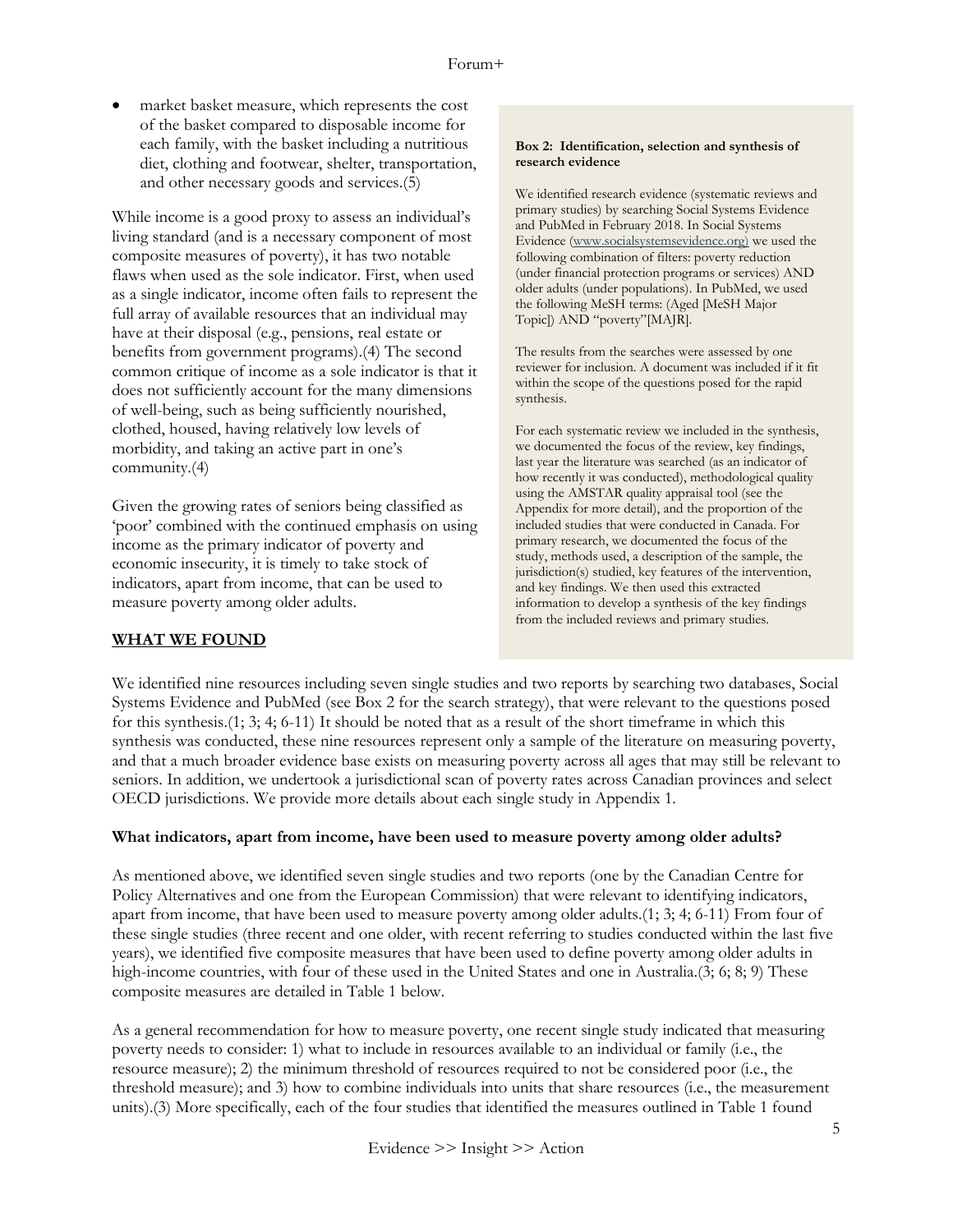that including a broader range of poverty indicators (in addition to income) and adjusting poverty thresholds to take into consideration updated costs of basic necessities (e.g., food, clothing, shelter and utilities) and geographic differences in the costs of housing, resulted in a greater proportion of individuals being classified as 'poor' or 'economically insecure.'(3; 6; 8; 9) In particular, one recent study applied the Supplemental Poverty Measure to older adults and found that when compared to the existing poverty line in the U.S., an additional 7.7% of seniors fell below the poverty line, and 1.4% of those classified as being poor under the existing poverty line rose above it.(3) The study found that this change was largely dependent on the inclusion of out-of-pocket medical expenses in calculating an individual's level of resources, while the addition of noncash transfers and refundable tax credits and housing subsidies were the main reasons for some moving above the poverty line.(3)

| Composite<br>measure of poverty                       | Description                                                                                                                                                                                                                                                                                                                                                           |
|-------------------------------------------------------|-----------------------------------------------------------------------------------------------------------------------------------------------------------------------------------------------------------------------------------------------------------------------------------------------------------------------------------------------------------------------|
| Freedom Poverty<br>Measure (Australia)                | This measure from Australia expands on using only income as a measure of poverty to include:<br>$\bullet$<br>health (having a disability and poor health utility score); education (having completed school<br>until year 10); and economic resources (income relative to 50% of median income poverty<br>$line).$ (8)                                                |
| Elder Economic<br>Security Standard                   | This index establishes a measure of elder economic insecurity by determining a level of<br>$\bullet$<br>resources that are sufficient for an older adult to maintain an independent life.                                                                                                                                                                             |
| Index (U.S.)                                          | The index uses data sources to establish thresholds for the required resource levels to meet<br>$\bullet$<br>basic needs including food, healthcare (including homecare and assisted living), housing,<br>transportation and other miscellaneous expenditures.                                                                                                        |
|                                                       | Adjustments are made to poverty threshold based on geographic area, household<br>characteristics, health status, and level of care needed.(6)                                                                                                                                                                                                                         |
| National Academy<br>of Science<br>Alternative Poverty | This measure was developed in the late 1990s by the National Academy of Science and has<br>$\bullet$<br>been applied across the population in the U.S., with an older study applying it specifically to<br>older adults (e.g., 65+).(9)                                                                                                                               |
| Measure (U.S.)                                        | Resource measures include adding the value of food stamps and school lunch programs, adding<br>$\bullet$<br>the value of heat assistance and housing subsidies, subtracting the cost of childcare and related<br>expenses, adding/subtracting values of state/federal taxes, local taxes and capital gains/losses,<br>and subtracting out-of-pocket medical expenses. |
|                                                       | The poverty threshold is based on median expenditures of household goods, with adjustments<br>$\bullet$<br>for geographic differences in housing costs, while the measurement unit uses a broader<br>definition of family that includes unrelated individuals living in the same household.(9)                                                                        |
| Senior Financial<br>Stability Index (U.S.)            | This index was developed in the context of the changing conditions in retirement incomes for<br>$\bullet$<br>older adults by accounting for resources required to remain economically secure in retirement.                                                                                                                                                           |
|                                                       | Five key factors that have an impact on economic security are included in the index: retirement<br>assets, household budget, healthcare expenses, home equity, and housing costs.                                                                                                                                                                                     |
|                                                       | A household is deemed to be economically secure if it meets the threshold for retirement assets<br>$\bullet$<br>as well as two of the additional four factors.(6)                                                                                                                                                                                                     |
| Supplemental<br>Poverty Measure<br>(U.S.)             | Uses current expenditure data (collected annually) to create thresholds which reflect the costs of<br>$\bullet$<br>basic needs (e.g., food, shelter, utilities and clothing), but the threshold is not adjusted for those<br>aged 65 and over.                                                                                                                        |
|                                                       | Resource measures are determined by calculating the sum of cash income, plus non-cash<br>benefits that resource units can use to meet their needs, and minus taxes, work expenses and<br>child support paid to another household.                                                                                                                                     |
|                                                       | The poverty threshold is based on average expected expenditures of food, clothing, shelter and<br>$\bullet$<br>utilities, and varies by family size and composition, as well as by geography to account for<br>differences in housing costs by tenure.                                                                                                                |
|                                                       | Measurement units include the official definition of family as well as any co-resident unrelated<br>children, unmarried partners or unrelated individuals living in the same home.(3; 6)                                                                                                                                                                              |

| Table 1: Composite measures of poverty |          |  |
|----------------------------------------|----------|--|
| $C$ and $\mathbb{R}$ and $\mathbb{R}$  | $\Gamma$ |  |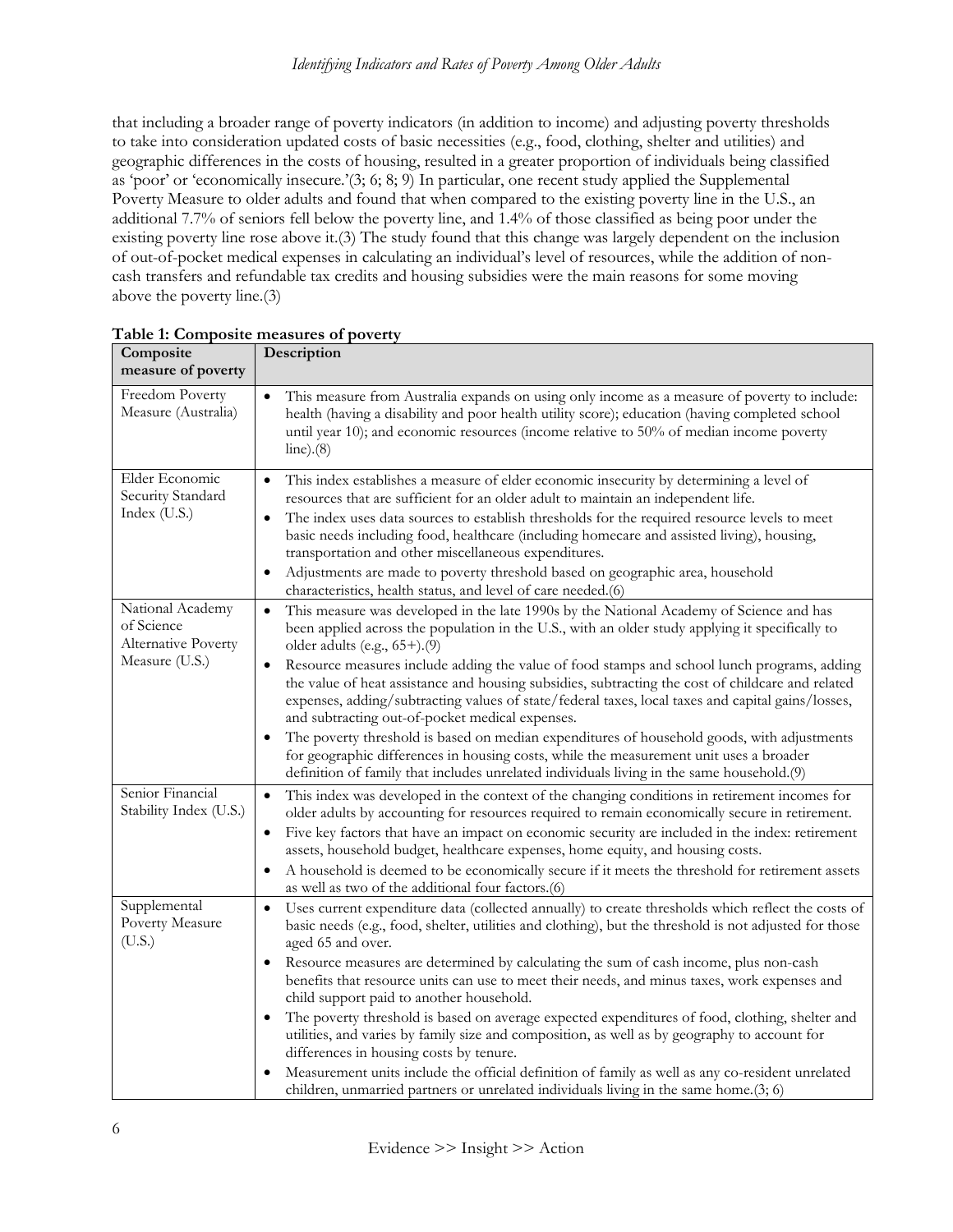Given the broad array of non-income indicators of poverty that we identified in the included literature (including the composite measures outlined above), we summarize them separately in Table 2. We did not find any evidence that compared the suitability, validity or reliability of the indicators included in Table 2. However, the report from the European Commission, which defined indicators of material deprivation (used in the Europe 2020 strategy as one dimension of identifying individuals being 'at-risk' of poverty, with the other two being income and household work intensity), explicitly considered the suitability, validity, and reliability of its suggested indicators.(11) The literature included examples of both objective and subjective indicators, with objective indicators being consumption-based (e.g., income is adjusted for price or consumption units) or asset-based. Subjective indicators rely on survey questions on whether a household can make ends meet, an individual's level of happiness and social inclusion, or on the amount necessary to get by in a given community. Generally, similar to income, the research evidence shows that these non-income indicators should not be used on their own, but instead should be combined to create composite measures that take into consideration the many dimensions of poverty and its wide-ranging effects on the well-being of individuals.

| Category                                                   | Indicators                                                                                                                                                                                                                                                                                                                                                                                                 |
|------------------------------------------------------------|------------------------------------------------------------------------------------------------------------------------------------------------------------------------------------------------------------------------------------------------------------------------------------------------------------------------------------------------------------------------------------------------------------|
| Clothing                                                   | The person cannot afford to (but would like to) replace worn-out clothes by some new<br>(not second-hand) ones (11)<br>The person cannot afford to (but would like to) own two pairs of properly fitting shoes,                                                                                                                                                                                            |
|                                                            | including a pair of all-weather shoes (11)                                                                                                                                                                                                                                                                                                                                                                 |
| Education                                                  | Level of educational achievement, with formal education until year 10 being used as a<br>threshold in the Australian Freedom Poverty Measure (7; 8)                                                                                                                                                                                                                                                        |
| Food security                                              | The household cannot afford one meal with meat, chicken, fish or vegetarian equivalent<br>per day (11)                                                                                                                                                                                                                                                                                                     |
|                                                            | The household does not have reliable access to sufficient quantity of affordable,<br>nutritious food (1)                                                                                                                                                                                                                                                                                                   |
| Health outcomes                                            | Disability or poor health utility score according to the Health Utilities Index (8)                                                                                                                                                                                                                                                                                                                        |
| Housing                                                    | The house requires major repairs to plumbing or electrical wiring, or structural repairs<br>$\bullet$<br>to walls, floors or ceilings (adequacy of housing)(1)                                                                                                                                                                                                                                             |
|                                                            | 30% or more of household income spent on shelter (affordability of housing)(1)                                                                                                                                                                                                                                                                                                                             |
|                                                            | The house does not have a suitable number of bedrooms for the occupants according<br>to National Occupancy Standards (e.g., no more than two persons should share one<br>bedroom; children over the age of five of opposite sexes should have separate<br>bedrooms; single household members 18 years or over should have a separate bedroom,<br>as should parents or couples) (suitability of housing)(1) |
|                                                            | The household cannot afford the cost of utilities, including keeping the house<br>adequately warm (11)                                                                                                                                                                                                                                                                                                     |
|                                                            | The household cannot afford to (but would like to) replace worn-out furniture (11)                                                                                                                                                                                                                                                                                                                         |
|                                                            | The household cannot afford to face unexpected household expenses (using only its<br>own resources)(11)                                                                                                                                                                                                                                                                                                    |
|                                                            | The household cannot afford access to a computer or the internet (11)<br>$\bullet$                                                                                                                                                                                                                                                                                                                         |
| Non-cash, in kind resources,<br>and income net of debt and | Amount (in dollars) of non-cash in-kind benefits received from government programs<br>$\bullet$<br>or supports $(3; 6; 9)$                                                                                                                                                                                                                                                                                 |
| medical expenses                                           | Amount (in dollars) of taxes paid (or addition of tax on any credits)(3; 6)                                                                                                                                                                                                                                                                                                                                |
|                                                            | Existing levels (in dollars) of debt (including credit card and instalment debt, student<br>loans, vehicle loans and any other applicable debt)(1)                                                                                                                                                                                                                                                         |
|                                                            | Amount (in dollars) of out-of-pocket medical expenses (including prescription drugs)(1;<br>2; 5; 8)                                                                                                                                                                                                                                                                                                        |
| Social inclusion                                           | The household cannot afford private access to a car                                                                                                                                                                                                                                                                                                                                                        |
|                                                            | The household has very difficult access to public transportation (11)<br>٠                                                                                                                                                                                                                                                                                                                                 |

|  |  |  | Table 2: Categories of non-income indicators of poverty included in the reviewed literature |  |  |  |  |  |  |
|--|--|--|---------------------------------------------------------------------------------------------|--|--|--|--|--|--|
|  |  |  |                                                                                             |  |  |  |  |  |  |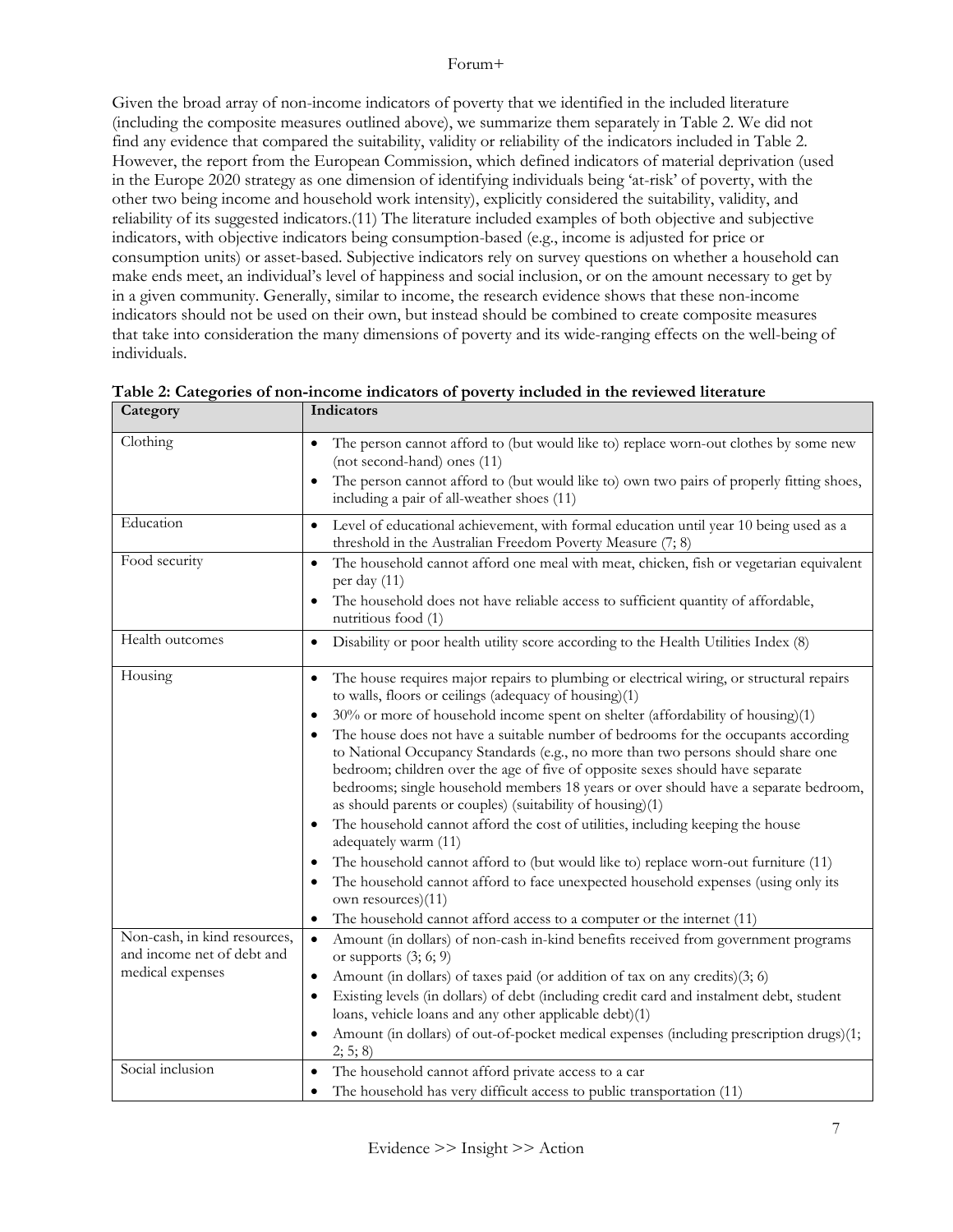|        | • The person cannot afford to (but would like to) take part in regular leisure activities (11) |
|--------|------------------------------------------------------------------------------------------------|
|        | The person cannot afford to (but would like to) get together with friends or family at         |
|        | least once monthly (11)                                                                        |
|        | The person cannot afford to (but would like to) spend a small amount of money each             |
|        | week on oneself without having to consult anyone (e.g., pocket money)                          |
| Wealth | Amount (in dollars) of home or business equity (3)                                             |
|        | Amount (in dollars) of additional real or financial assets (4)                                 |

#### **What is the poverty rate among older adults in Canadian provinces and territories and in select OECD countries?**

As a part of this synthesis, we used data from Statistics Canada and the OECD to examine the poverty rate among older adults in Canadian provinces and territories and in select OECD jurisdictions. Statistics Canada data was based on low-income measures to determine the poverty line, which is set at 50% of adjusted median household income after tax. For this measurement, household income is adjusted to take into account the number of individuals who live there and the cost savings gained (e.g., economies of scale) from purchasing necessities for larger households.(12) As can be seen in Table 3, the poverty rate among older adults in Canada ranged from a low of 4.1% in Alberta to a high of 27.6% in Newfoundland and Labrador. With the exception of Ontario, Manitoba and Alberta, the poverty rate among seniors is higher across provinces than that of the total population. We were unable to find comparable rates for Canadian territories, with the data that does exist being reported as the absolute number of households below the low-income measure rather than the rates of individuals below the low-income measure reported below.

When compared internationally in Table 4, Canada ranks 12<sup>th</sup> among 26 OECD countries, with a national poverty rate (calculated as the ratio of the number of people whose income falls below the poverty line) of 10.7% among older adults. For the total population, Canada ranks 14th of 26 countries, with a national poverty rate of 14.2%. The OECD uses a similar low-income measure to determine the poverty line as Statistics Canada (e.g., 50% of the adjusted median household income of the population), however, after-tax calculations at the OECD take into consideration "social insurance contributions and other non-discretionary spending" as well as categorizing older adults as those who are 66 and above rather than 65.(13; 14) It should be noted that the measurements used in both Canada and the OECD reflect relative income rather than absolute poverty or an absolute measure of an individual's resources. Therefore, comparisons between countries may not provide a true picture of the level of deprivation in a given jurisdiction.

| Jurisdiction              | Proportion of total<br>population below the | Proportion of older adults<br>$(65+)$ below the poverty |  |  |
|---------------------------|---------------------------------------------|---------------------------------------------------------|--|--|
|                           | poverty line                                | line                                                    |  |  |
| National                  | $14.2\%$                                    | $14.3\%$                                                |  |  |
| British Columbia          | 15.8%                                       | $14.1\%$                                                |  |  |
| Alberta                   | $6.9\%$                                     | $4.1\%$                                                 |  |  |
| Saskatchewan              | $12.6\%$                                    | $12.4\%$                                                |  |  |
| Manitoba                  | 15.6                                        | $13.4\%$                                                |  |  |
| Ontario                   | $14.3\%$                                    | $12.5\%$                                                |  |  |
| Quebec                    | $16.2\%$                                    | $18.4\%$                                                |  |  |
| New Brunswick             | $16.9\%$                                    | $19.9\%$                                                |  |  |
| Nova Scotia               | $17.5\%$                                    | $21.0\%$                                                |  |  |
| Prince Edward Island      | $15.9\%$                                    | $20.1\%$                                                |  |  |
| Newfoundland and Labrador | $15.4\%$                                    | 27.6%                                                   |  |  |

| Table 3: 2015 poverty rate among all Canadians and older adults (65+) in Canadian provinces and |  |
|-------------------------------------------------------------------------------------------------|--|
| territories measured by low-income measurement (after tax)(12)                                  |  |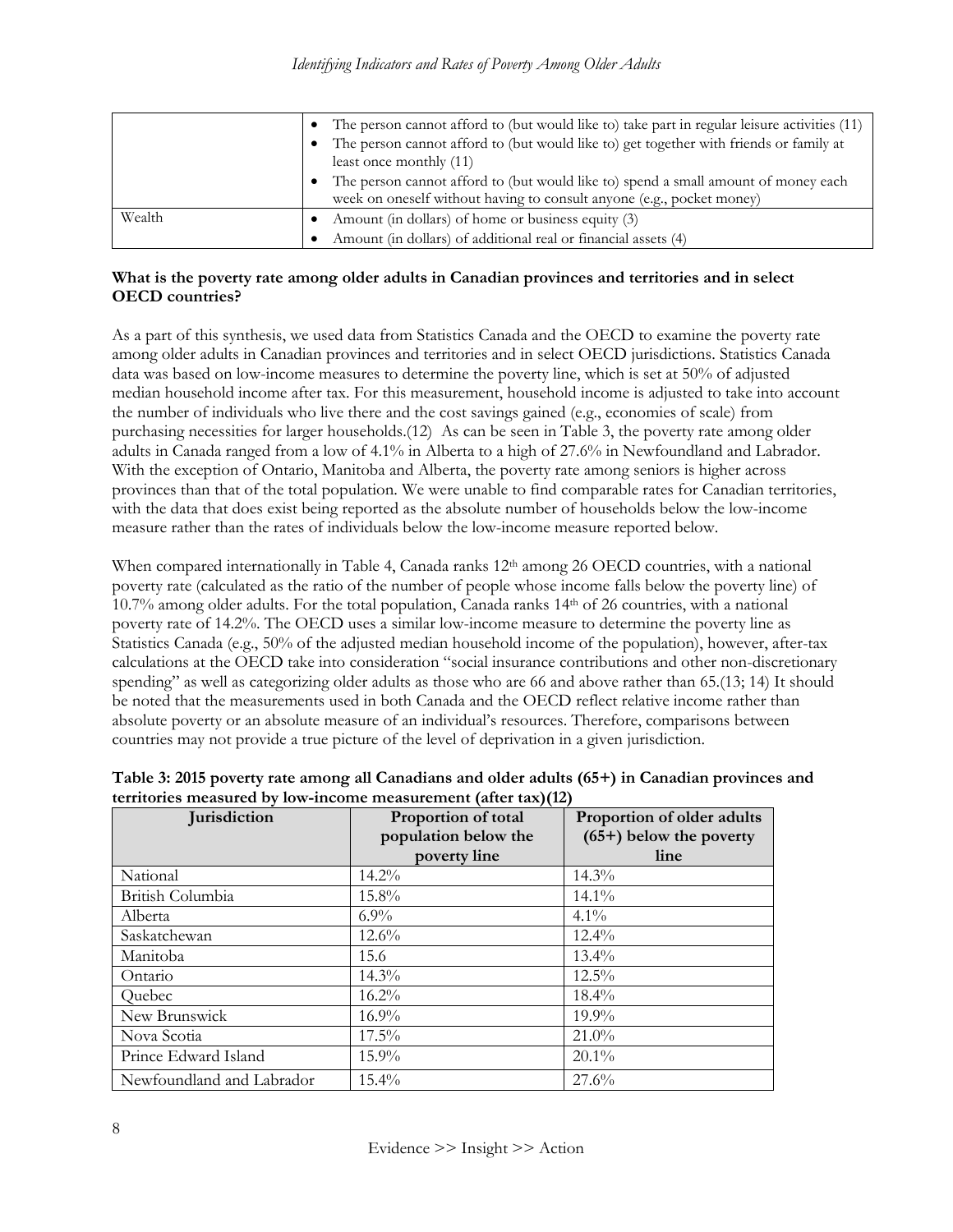| Country              | Total   | Older adults (66+) |
|----------------------|---------|--------------------|
| Austria              | 8.7%    | 7.8%               |
| Belgium              | 9.8%    | $9.5\%$            |
| Canada               | 14.2%   | 10.7%              |
| Chile                | 16.1%   | 16.3%              |
| Costa Rica           | 20.6%   | 25.1%              |
| Czech Republic       | 6.4%    | 4.2%               |
| Estonia              | 16.1%   | 31.9%              |
| Finland              | 6.3%    | 5.2%               |
| France               | $8.1\%$ | 3.1%               |
| Greece               | 14.9%   | 7.7%               |
| Israel               | 19.5%   | 21.2%              |
| Korea                | 13.8%   | 45.7%              |
| Latvia               | 16.2%   | 30.9%              |
| Lithuania            | 16.5%   | 20.4%              |
| Netherlands          | 7.9%    | 3.7%               |
| Norway               | 8.1%    | 4.4%               |
| Poland               | 11.1%   | 8.5%               |
| Portugal             | 12.6%   | $10.8\%$           |
| Slovak Republic      | 8.4%    | 3.4%               |
| Slovenia             | 9.2%    | 13.5%              |
| South Africa         | 26.6%   | 20.7%              |
| Spain                | 15.3%   | 5.9%               |
| Sweden               | 9.2%    | 11.4%              |
| Turkey               | 17.2%   | 17%                |
| United Kingdom       | 10.9%   | 13.8%              |
| <b>United States</b> | 16.8%   | 20.9%              |

**Table 4: Poverty rates after taxes and transfer in select OECD countries (reported as ratios) in the general population and older adults (66+)(13)**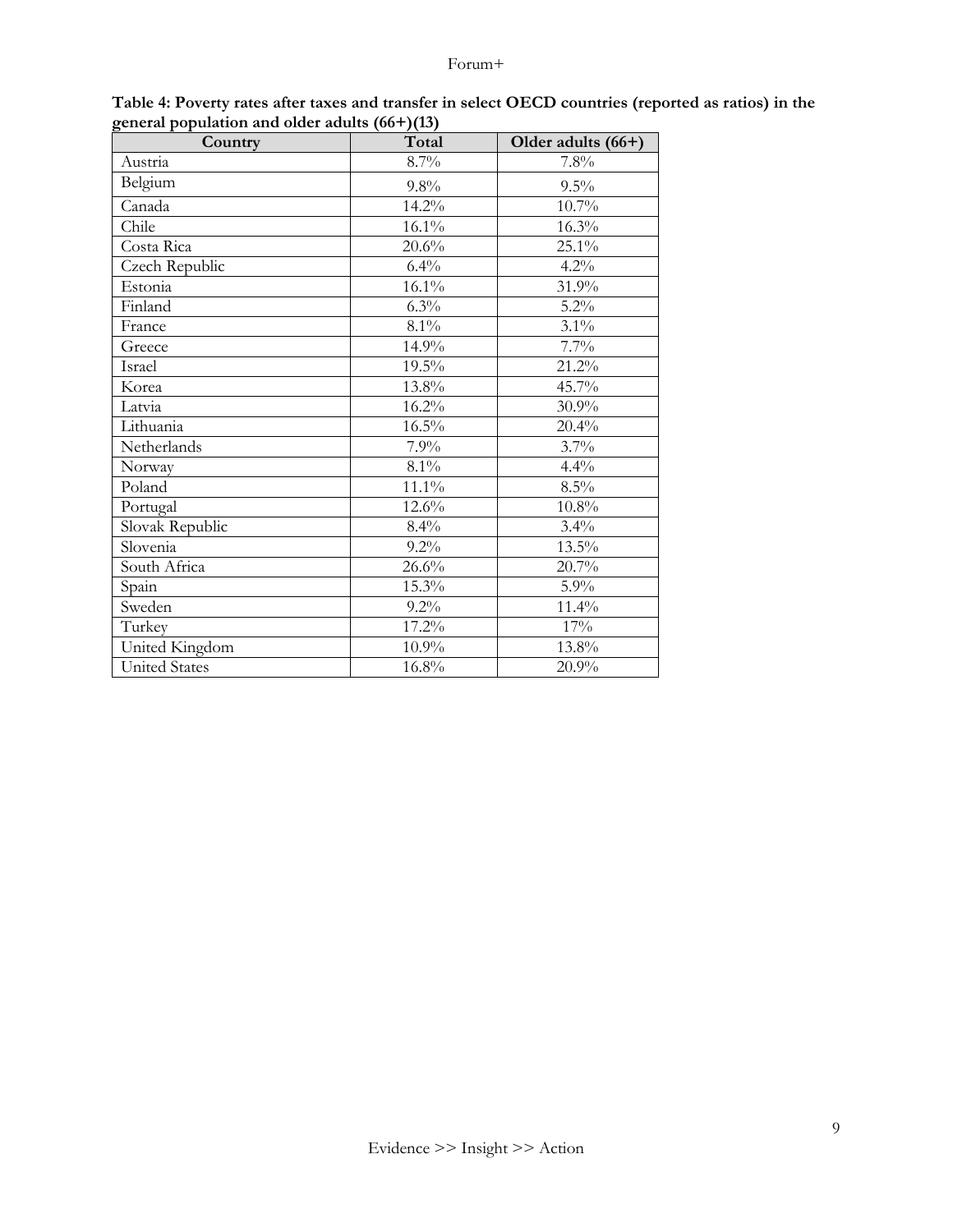### **REFERENCES**

- 1. Ivanova I, Daub S, Cohen M, Jenkins J. Poverty and inequality among British Columbia's Seniors. Vancouver: Canadian Centre for Policy Alternatives; 2017.
- 2. Statistics Canada. Household income in Canada: Key results from the 2016 Census. Ottawa: Statistics Canada; 2016.<http://www.statcan.gc.ca/daily-quotidien/170913/dq170913a-eng.htm> (accessed 28 February 2018).
- 3. Bridges B, Gesumaria RV. The supplemental poverty measure (SPM) and the aged: How and why the SPM and official poverty estimates differ. *Social Security Bulletin* 2013; 73(4).
- 4. Brandolini A, Magri S, Smeeding TM. Asset-based measurement of poverty. *Journal of Policy Analysis & Management* 2010; 29(2): 267-284.
- 5. Statistics Canada. Low income lines. Ottawa: Statistics Canada; 2011. <http://www.statcan.gc.ca/pub/75f0002m/75f0002m2012002-eng.htm> (accessed 23 February 2018).
- 6. Borrowman M. Understanding elderly poverty in the U.S.: Alternative measures of elderly deprivation. New York: The New School for Social Research; 2013.
- 7. Grundy E, Holt G. The socioeconomic status of older adults: How should we measure it in studies of health inequalities? *Journal of Epidemiology and Community Health* 2001; 55(12): 895-904.
- 8. Callander EJ, Schofield DJ, Shrestha RN. Multiple disadvantages among older citizens: What a multidimensional measure of poverty can show. *Journal of Aging Society and Policy* 2012; 24(4): 368-83.
- 9. Olsen KA. Application of experimental poverty measures to the aged. *Social Security Bulletin* 1999; 62(3): 3-19.
- 10. Adena M, Myck Mmcop. Poverty and transitions in health in later life. *Social Science & Medicine* 2014; 116: 202-210.
- 11. European Commission. Measuring material deprivation in the EU: Indicators for the whole population and child-specific indicators. Luxembourg: European Commission; 2012.
- 12. Statistics Canada. Table 206-0041 Low income statistics by age, sex and economic family type, Canada, provinces and selected census metropolitan areas (CMAs). CANSIM (database). Ottawa: Statistics Canada; 2015.
- 13. Organisation for Economic Co-operation and Development. Poverty rate. Paris: Organisation for Economic Co-operation and Development; 2015.
- 14. Statistics Canada. After-tax income of private households. Ottawa: Statistics Canada; 2016. <http://www23.statcan.gc.ca/imdb/p3Var.pl?Function=DEC&Id=103392> (accessed 28 February 2018).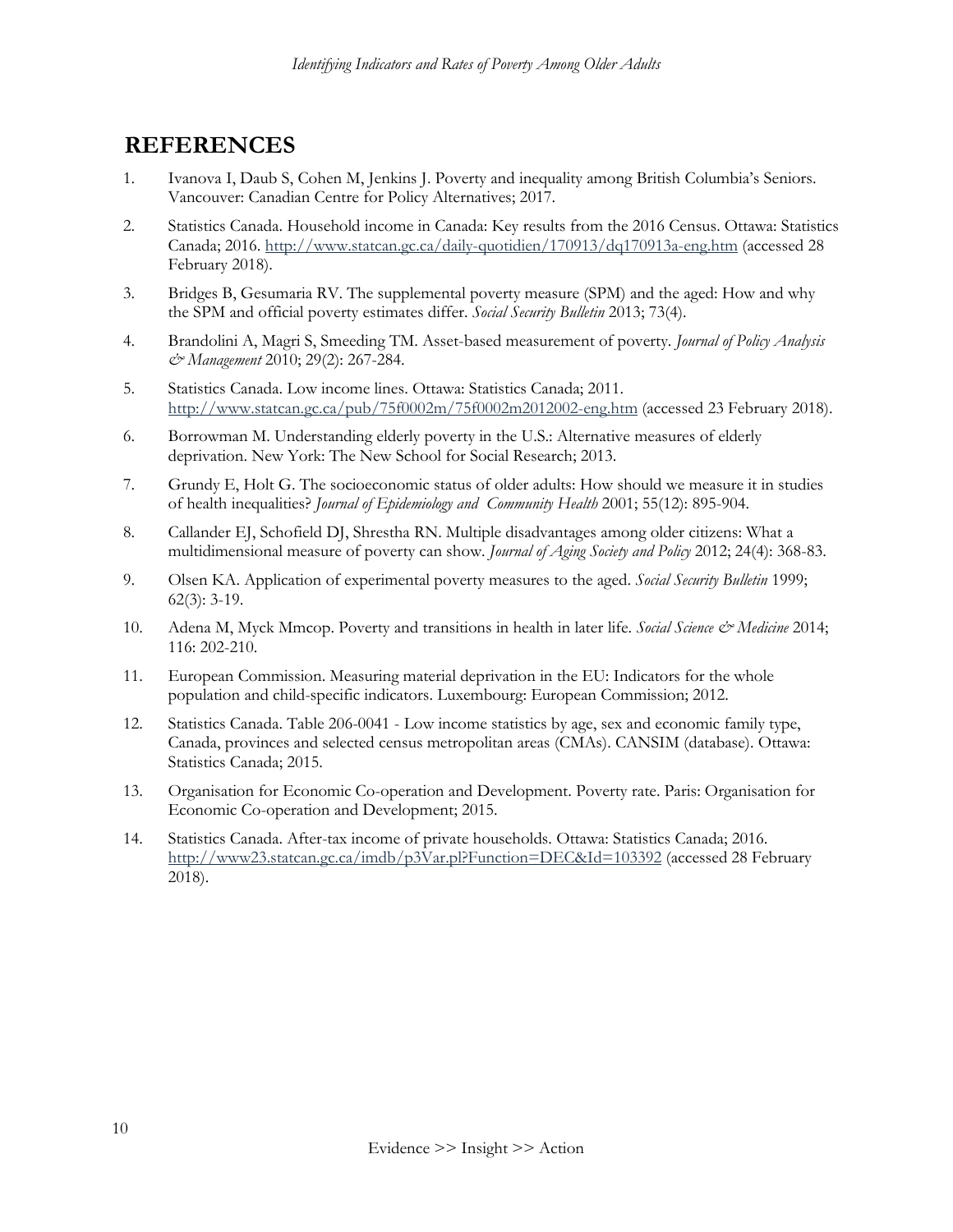## **APPENDICES**

The following tables provide detailed information about the systematic reviews and primary studies identified in the rapid synthesis. The ensuing information was extracted from the following sources:

- systematic reviews the focus of the review, key findings, last year the literature was searched and the proportion of studies conducted in Canada; and
- primary studies (in this case, economic evaluations and costing studies) the focus of the study, methods used, study sample, jurisdiction studied, key features of the intervention and the study findings (based on the outcomes reported in the study).

For the appendix table providing details about the systematic reviews, the fourth column presents a rating of the overall quality of each review. The quality of each review has been assessed using AMSTAR (A MeaSurement Tool to Assess Reviews), which rates overall quality on a scale of 0 to 11, where 11/11 represents a review of the highest quality. It is important to note that the AMSTAR tool was developed to assess reviews focused on clinical interventions, so not all criteria apply to systematic reviews pertaining to delivery, financial or governance arrangements within health systems. Where the denominator is not 11, an aspect of the tool was considered not relevant by the raters. In comparing ratings, it is therefore important to keep both parts of the score (i.e., the numerator and denominator) in mind. For example, a review that scores 8/8 is generally of comparable quality to a review scoring 11/11; both ratings are considered "high scores." A high score signals that readers of the review can have a high level of confidence in its findings. A low score, on the other hand, does not mean that the review should be discarded, merely that less confidence can be placed in its findings and that the review needs to be examined closely to identify its limitations. (Lewin S, Oxman AD, Lavis JN, Fretheim A. SUPPORT Tools for evidence-informed health Policymaking (STP): 8. Deciding how much confidence to place in a systematic review. *Health Research Policy and Systems* 2009; 7 (Suppl1):S8).

All of the information provided in the appendix tables was taken into account by the authors in describing the findings in the rapid synthesis.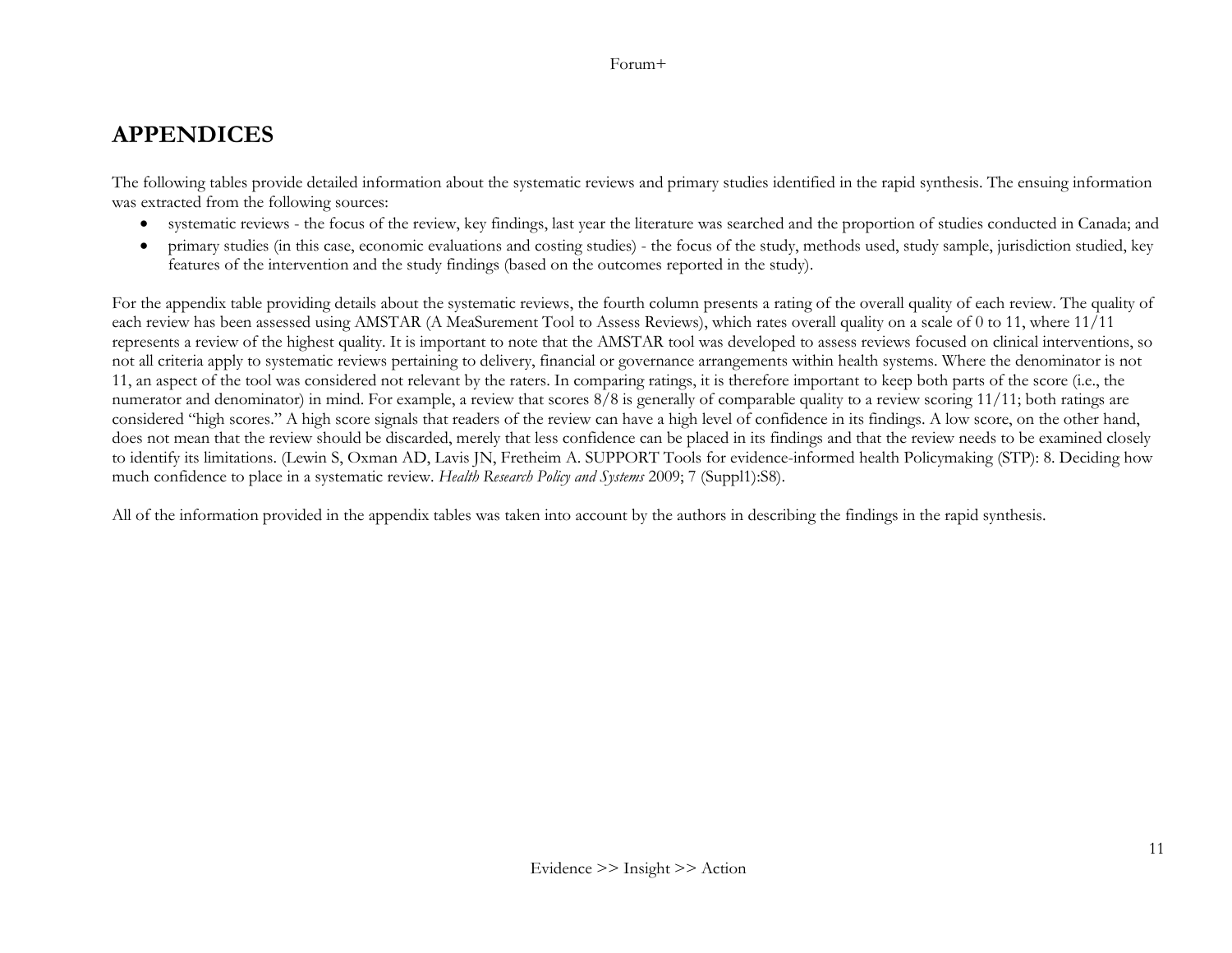| Question<br>addressed                                                                                                   | Focus of study                                                                                                                                            | Study characteristics                                                                                                                              | Sample description                                                                                                    | Key features of the<br>intervention(s)                                                                                                          | Key findings                                                                                                                                                                                                                                                                                                                                                                                                                                                                                                                                                                                                                                                                                                                                                                                  |
|-------------------------------------------------------------------------------------------------------------------------|-----------------------------------------------------------------------------------------------------------------------------------------------------------|----------------------------------------------------------------------------------------------------------------------------------------------------|-----------------------------------------------------------------------------------------------------------------------|-------------------------------------------------------------------------------------------------------------------------------------------------|-----------------------------------------------------------------------------------------------------------------------------------------------------------------------------------------------------------------------------------------------------------------------------------------------------------------------------------------------------------------------------------------------------------------------------------------------------------------------------------------------------------------------------------------------------------------------------------------------------------------------------------------------------------------------------------------------------------------------------------------------------------------------------------------------|
| What<br>indicators,<br>apart from<br>income,<br>have been<br>used to<br>measure<br>poverty<br>among<br>older<br>adults? | Examining which<br>indicators of socio-<br>economic status<br>would be most useful<br>in studies of health<br>inequalities in the<br>older population (7) | Publication date: December 2001<br>Jurisdiction studied: United<br>Kingdom<br>Methods used: Literature review<br>and prospective qualitative study | 3,543 adults aged 55-69<br>were interviewed in<br>1988-89; 2,243 of these<br>adults were interviewed<br>again in 1994 | Statistically compared<br>income measurements to<br>six other indicators to<br>find a pair of indicators<br>with the best<br>explanatory power. | Indicators identified by the literature included<br>occupationally identified social class based on the Office of<br>Population Censuses and Surveys Classification of<br>Occupations, educational qualifications, housing tenure<br>(identifying participants as owners or renters), the<br>Townsend deprivation indicators (which used a framework<br>to evaluate the lack of resources regarded as necessities to<br>participate in normal activities) and a lack of typical<br>household resources.<br>All indicators were significantly associated with differences<br>in self-reported health and possessed explanatory power.<br>However, the best pair of indicators identified were<br>educational qualification and social class paired with the<br>Townsend deprivation indicator. |
|                                                                                                                         | Using a<br>multidimensional<br>poverty measure to<br>capture a broader<br>understanding of<br>poverty in Australia<br>(8)                                 | Publication date: December 2011<br>Jurisdiction studied: Australia<br>Methods used: Retrospective cross-<br>sectional study                        | Survey of 36,241<br>respondents from the<br>2003 Survey of<br>Disability, Ageing and<br>Carers (SDAC) data<br>source  | Application of the<br>Freedom Poverty<br>Measure to SDAC<br>respondents to<br>determine a<br>multidimensional view<br>of poverty                | The Freedom Poverty Measure consists of three poverty<br>indicators: health (having a disability and poor health utility<br>score); education (having completed school until year 10);<br>and economic resources (income relative to 50% of median<br>equivalent income poverty line). This measure was<br>compared to using income alone as an indicator for poverty<br>among the respondents in the survey (who had a near 90%<br>response rate).<br>It was found that The Freedom Poverty Measure identified<br>534,700 Australians who were below the poverty line<br>compared to a model which only used income as a poverty<br>indicator. This figure includes individuals with poor health<br>or education in addition to low income.                                                  |
|                                                                                                                         | Using an alternative<br>poverty measure to<br>capture a broader<br>understanding of<br>poverty in the United<br>States (9)                                | Publication date: 1999<br>Jurisdiction studied: United States<br>Methods used: Retrospective cross-<br>sectional study                             | The U.S. population<br>aged 65 or older in 1997                                                                       | The population was<br>examined by age group,<br>gender, race and<br>ethnicity, and marital<br>status according to<br>Census Bureau data.        | In the late 1990s, the United States' National Academy of<br>Sciences (NAS) created the NAS alternative poverty<br>measure, which was applied to elderly Americans. It<br>consisted of changes in thresholds (basing poverty on<br>median expenditures of household goods, adjusting<br>thresholds for family size and composition, adjusting<br>thresholds for geographic differences in housing costs) as<br>well as changes in resource definitions (adding the value of<br>food stamps and school lunch programs, adding the value<br>of heat assistance and housing substitutes, subtracting the<br>cost of childcare and related expenses, adding/subtracting                                                                                                                           |

**Appendix 1: Summary of findings from primary studies about indicators, other than income, that can be used to measure poverty among older adults**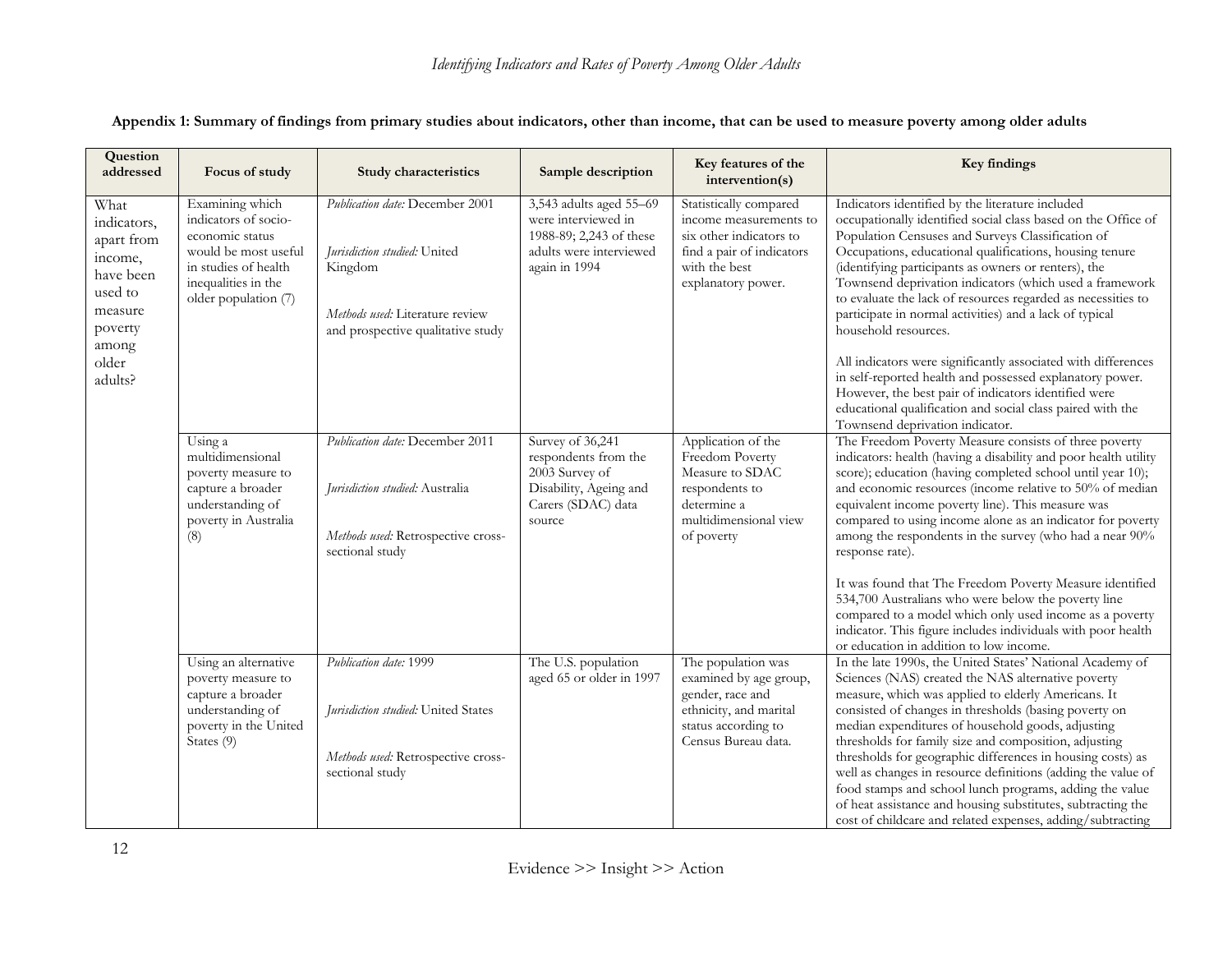| Question<br>addressed | Focus of study                                                                                    | Study characteristics                                                                                                                                       | Sample description                                                                                                              | Key features of the<br>intervention(s)                                                                                                         | Key findings                                                                                                                                                                                                                                                                                                                                                                                                                                                                                                                                                                                                                                                                                                                                                                                                                                                                                                                                                                                                                                                                                                                                                                                                                                                                                                                                                                                                                                                                                                                                                                                                                                                                                                                                                                                                                                                                                                                                                                                                                                                                                                                 |
|-----------------------|---------------------------------------------------------------------------------------------------|-------------------------------------------------------------------------------------------------------------------------------------------------------------|---------------------------------------------------------------------------------------------------------------------------------|------------------------------------------------------------------------------------------------------------------------------------------------|------------------------------------------------------------------------------------------------------------------------------------------------------------------------------------------------------------------------------------------------------------------------------------------------------------------------------------------------------------------------------------------------------------------------------------------------------------------------------------------------------------------------------------------------------------------------------------------------------------------------------------------------------------------------------------------------------------------------------------------------------------------------------------------------------------------------------------------------------------------------------------------------------------------------------------------------------------------------------------------------------------------------------------------------------------------------------------------------------------------------------------------------------------------------------------------------------------------------------------------------------------------------------------------------------------------------------------------------------------------------------------------------------------------------------------------------------------------------------------------------------------------------------------------------------------------------------------------------------------------------------------------------------------------------------------------------------------------------------------------------------------------------------------------------------------------------------------------------------------------------------------------------------------------------------------------------------------------------------------------------------------------------------------------------------------------------------------------------------------------------------|
|                       | Asset-based<br>measurement of<br>poverty to<br>supplement income<br>measures (4)<br>Assessing the | Publication date: 2010<br>Jurisdiction studied: 50 high- and<br>middle-income countries<br>Methods used: Theoretical<br>framework<br>Publication date: 2013 | Micro-economic income<br>data from 50 high- and<br>-middle-income<br>countries from the past<br>30 years<br>The U.S. population | Used square root<br>equivalence scale to<br>compare income<br>measurements to wealth<br>measurements among<br>households<br>The population was | values of state/federal taxes, local taxes and capital<br>gains/losses, and subtracting out-of-pocket medical<br>expenses).<br>Official poverty indicators produced lower absolute<br>estimates of the incidence of poverty among older<br>Americans compared to the NAS alternative poverty<br>measure; this was consistent across all groups and was<br>especially true among older married couples and older men.<br>High-risk groups of elderly people were found to be slightly<br>poorer than under the official poverty measure.<br>Furthermore, subtracting out-of-pocket medical expenses<br>had a disproportionate effect on non-Hispanic whites and<br>men compared to other groups.<br>The paper examines asset-based measures (wealth) of<br>poverty. The paper defines income measurements as<br>including all labour incomes, private transfer, pensions, and<br>other social insurance benefits, cash from public social<br>assistance, cash from rents, interests, dividends and other<br>returns on financial assets. While this definition accounts<br>for some aspect of household wealth, it ignores the<br>possibility that an individual uses more than income to<br>meet their needs. Therefore the concept of available<br>resources should be broadened to include current income<br>from labour, pensions and other transfers.<br>The paper suggests supplementing income-based measures<br>of poverty with asset-based measures. While the former<br>refers to "a static condition of insufficiency of economic<br>resources in order to maintain a certain living standard," the<br>latter better captures the potential for an individual to be at<br>risk of poverty should an unforeseen event occur. In this<br>circumstance vulnerability measures the resilience against an<br>unforeseen event, and that this will lead to an impoverished<br>state. An individual can therefore be considered asset poor<br>whenever their wealth and income (when taken together)<br>are insufficient to meet a designated poverty threshold.<br>The Supplemental Poverty Measure (SPM) was crafted in |
|                       | differences in poverty<br>thresholds and<br>reporting between<br>traditional measures             | Jurisdiction studied: United States                                                                                                                         | aged 65 or older                                                                                                                | examined according to<br>Census Bureau and<br>National Academy of<br>Sciences (NAS) data.                                                      | part by recommendations by the National Academy of<br>Sciences. It defines three key elements of a measure of<br>poverty: "(1) resource measures (to identify what should be<br>counted as material resources); (2) threshold measures (to                                                                                                                                                                                                                                                                                                                                                                                                                                                                                                                                                                                                                                                                                                                                                                                                                                                                                                                                                                                                                                                                                                                                                                                                                                                                                                                                                                                                                                                                                                                                                                                                                                                                                                                                                                                                                                                                                   |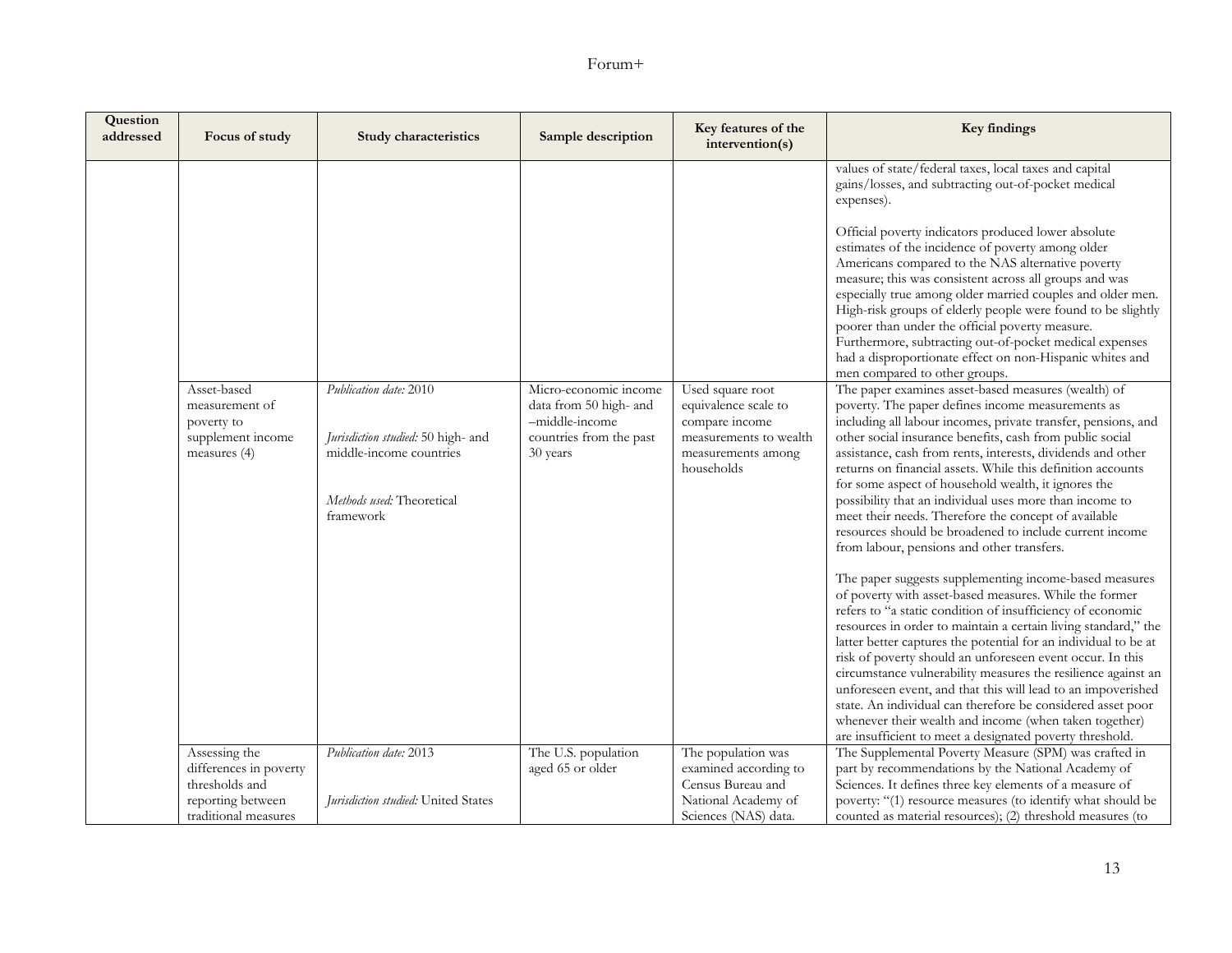| Question<br>addressed | Focus of study                                                                             | <b>Study characteristics</b>                                                                                           | Sample description                      | Key features of the<br>intervention(s)                                                                                            | <b>Key findings</b>                                                                                                                                                                                                                                                                                                                                                                                                                                                                                                                                                                                                                                                                                                                                                                      |
|-----------------------|--------------------------------------------------------------------------------------------|------------------------------------------------------------------------------------------------------------------------|-----------------------------------------|-----------------------------------------------------------------------------------------------------------------------------------|------------------------------------------------------------------------------------------------------------------------------------------------------------------------------------------------------------------------------------------------------------------------------------------------------------------------------------------------------------------------------------------------------------------------------------------------------------------------------------------------------------------------------------------------------------------------------------------------------------------------------------------------------------------------------------------------------------------------------------------------------------------------------------------|
|                       | and the Supplemental<br>Poverty Measure in<br>the United States (3)                        | Methods used: Retrospective cross-<br>sectional study                                                                  |                                         |                                                                                                                                   | identify what minimum resources are required to be<br>considered "non-poor"); and (3) unit measures (how<br>individuals are combined into resource-sharing units)."<br>Units are defined as all people residing together who are<br>related by birth, marriage or adoption. Traditional<br>definitions of units also treat unrelated individuals aged 15<br>or older independently.                                                                                                                                                                                                                                                                                                                                                                                                      |
|                       |                                                                                            |                                                                                                                        |                                         |                                                                                                                                   | Overall, the poverty rates as measured by the SPM exceed<br>the official poverty rates for older adults (aged 65 and<br>older) by up to 8.3%. The primary reason why the SPM<br>indicated higher values than traditional estimates was<br>because of differences in the treatment of medical-out-of-<br>pocket (MOOP) expenses. It was found that nearly all<br>assessed home units in this study contained adult members<br>with MOOP expenses (up to 98%). For many of these<br>units, MOOP expenses were high, sometimes accounting<br>for 40% of their unit's SPM poverty threshold.                                                                                                                                                                                                 |
|                       | Assessing elderly<br>poverty in the United<br>States using<br>alternative indicator<br>(6) | Publication date: 2012<br>Jurisdiction studied: United States<br>Methods used: Retrospective cross-<br>sectional study | The U.S. population<br>aged 65 or older | The population was<br>examined according to<br>traditional poverty<br>estimates and four<br>alternative indicators of<br>poverty. | Four alternatives to the federal poverty line measure<br>established by the U.S. Census Bureau in the 1960s were<br>reviewed: 1) the OECD relative measure of poverty; 2) the<br>U.S. Census Bureau's Supplemental Poverty Measure<br>(SPM); 3) the Wider Opportunities for Women (WOW)<br>and Gerontology Institute at the University of<br>Massachusetts Boston's Elder Economic Security Standard<br>Index (Elder Index); and 4) the Demos and Institute for<br>Assets and Social Policy at Brandeis University's Senior<br>Financial Stability Index (SFSI).                                                                                                                                                                                                                         |
|                       |                                                                                            |                                                                                                                        |                                         |                                                                                                                                   | While the poverty rate using traditional estimates was found<br>to be 9%, the OECD estimate was found to be 22.2% and<br>the SPM estimate was 34%. The OECD estimate is a<br>comparator to other nations and adjusts for economic<br>inequality and the standard of living. The SPM was found<br>to reflect more accurately current expenditures among older<br>adults and compared its thresholds for poverty to the<br>federal measure. The WOW measure establishes elder<br>economic security by determining a level of income that is<br>sufficient to cover costs of living; its threshold for low<br>income was found to be much higher than the traditional<br>threshold (up to 200% of the poverty line). The SFSI<br>estimate assesses housing and healthcare costs, the amount |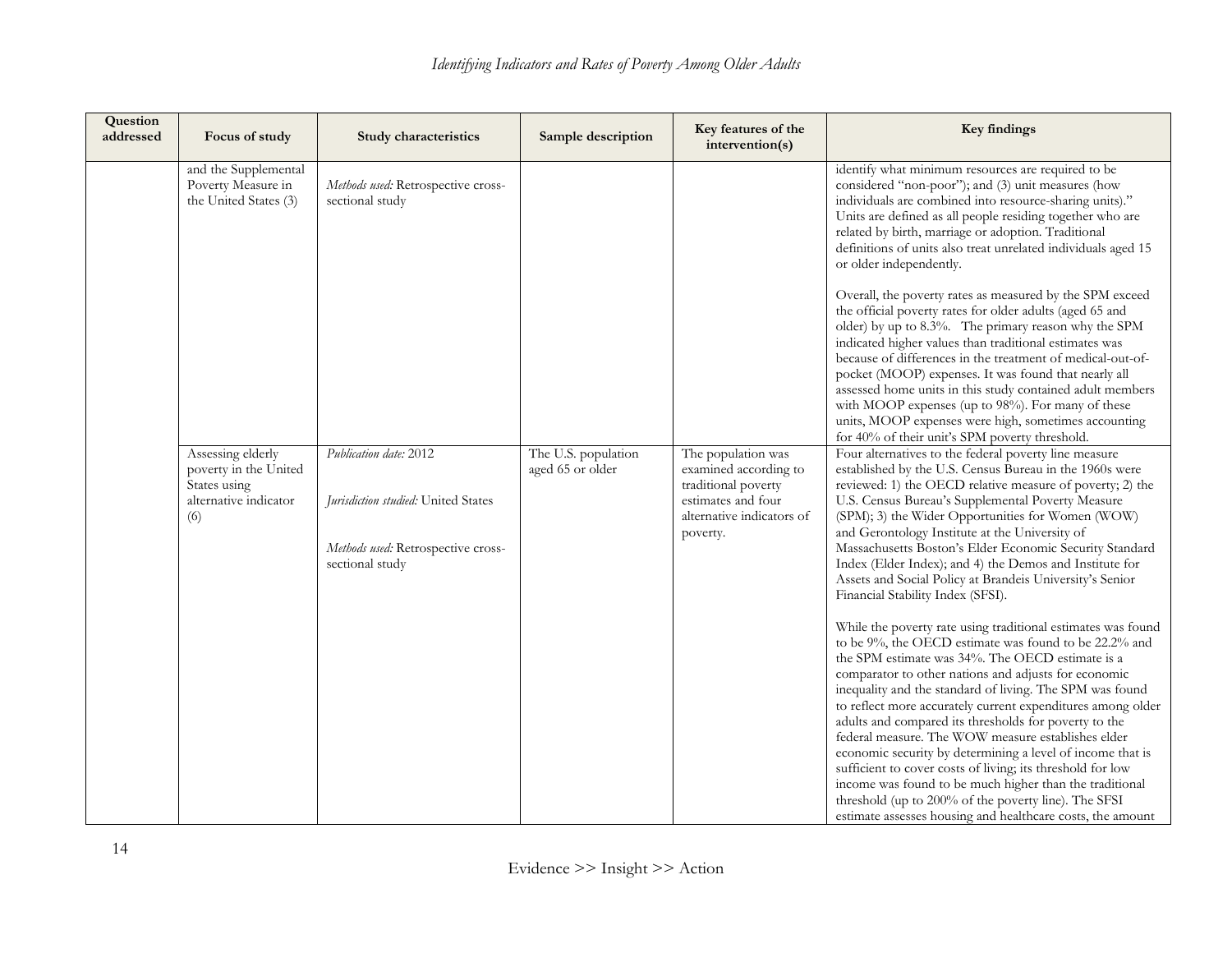| Question<br>addressed | Focus of study                                                                                                                        | Study characteristics                                                                                                                                                                                                                               | Sample description                                         | Key features of the<br>intervention(s)                                                                                                                    | Key findings                                                                                                                                                                                                                                                                                                                                                                                                                                                                                                                                                                                                                                                                                                                                                                                                                                                                                                                                                                                                                                                                                                                                                                                                                                                                                                              |
|-----------------------|---------------------------------------------------------------------------------------------------------------------------------------|-----------------------------------------------------------------------------------------------------------------------------------------------------------------------------------------------------------------------------------------------------|------------------------------------------------------------|-----------------------------------------------------------------------------------------------------------------------------------------------------------|---------------------------------------------------------------------------------------------------------------------------------------------------------------------------------------------------------------------------------------------------------------------------------------------------------------------------------------------------------------------------------------------------------------------------------------------------------------------------------------------------------------------------------------------------------------------------------------------------------------------------------------------------------------------------------------------------------------------------------------------------------------------------------------------------------------------------------------------------------------------------------------------------------------------------------------------------------------------------------------------------------------------------------------------------------------------------------------------------------------------------------------------------------------------------------------------------------------------------------------------------------------------------------------------------------------------------|
|                       |                                                                                                                                       |                                                                                                                                                                                                                                                     |                                                            |                                                                                                                                                           | of home equity and assets, and household budgets as<br>components of elderly economic security, and identifies a<br>"standard" level and "risk" level defined for each of these<br>components. This measure found that 36% of seniors were<br>economically insecure and roughly 40% were economically<br>vulnerable in the United States. Overall, using<br>considerations from these four different indicators of<br>poverty among seniors, this study concludes that over one-<br>third of older adults were vulnerable to impoverishment<br>and deprivation. This figure far exceeds current federal<br>estimates using traditional measures.                                                                                                                                                                                                                                                                                                                                                                                                                                                                                                                                                                                                                                                                          |
|                       | Assessing the role of<br>different indicators in<br>understanding the<br>transitions of health<br>and poverty in later<br>life $(10)$ | Publication date: 2014<br>Jurisdictions studied: Austria,<br>Belgium, the Czech Republic,<br>Denmark, France, Germany,<br>Italy, the Netherlands, Poland,<br>Spain, Sweden and Switzerland<br>Methods used: Retrospective cross-<br>sectional study | European citizens aged<br>$50+$ across 12<br>jurisdictions | The populations were<br>analysed according to<br>their responses to the<br>Survey of Health,<br>Ageing and Retirement<br>in Europe (SHARE)<br>assessment. | Three indicators for poverty were analysed in this study:<br>income, wealth and subjective poverty. These were assessed<br>between waves 2 and 4 of the SHARE assessment to track<br>changes in health and poverty.<br>It was found that changes in subjective health as well as in<br>health measured by poor health symptoms and functional<br>limitations were highly correlated with subjective poverty<br>and wealth-defined poverty. Those who declared difficulties<br>in older life were 38% more likely to suffer health<br>deterioration as measured by symptoms of poor health, and<br>48% more likely to suffer setbacks as measured by<br>functional limitations. The respective changes in poverty<br>were found to be 29.5% and 46% respectively. This pattern<br>was consistent for health deterioration and health<br>improvement between waves 2 and 4 of the SHARE<br>assessment. This suggests the importance of subjective<br>poverty as a potential alternative indicator for poverty<br>among older adults compared to income or wealth alone.<br>There was a significant relationship found between<br>subjective poverty and mortality. The study suggests that<br>improvements in material conditions among the elderly may<br>also translate into better quality of life and longer lifespans. |